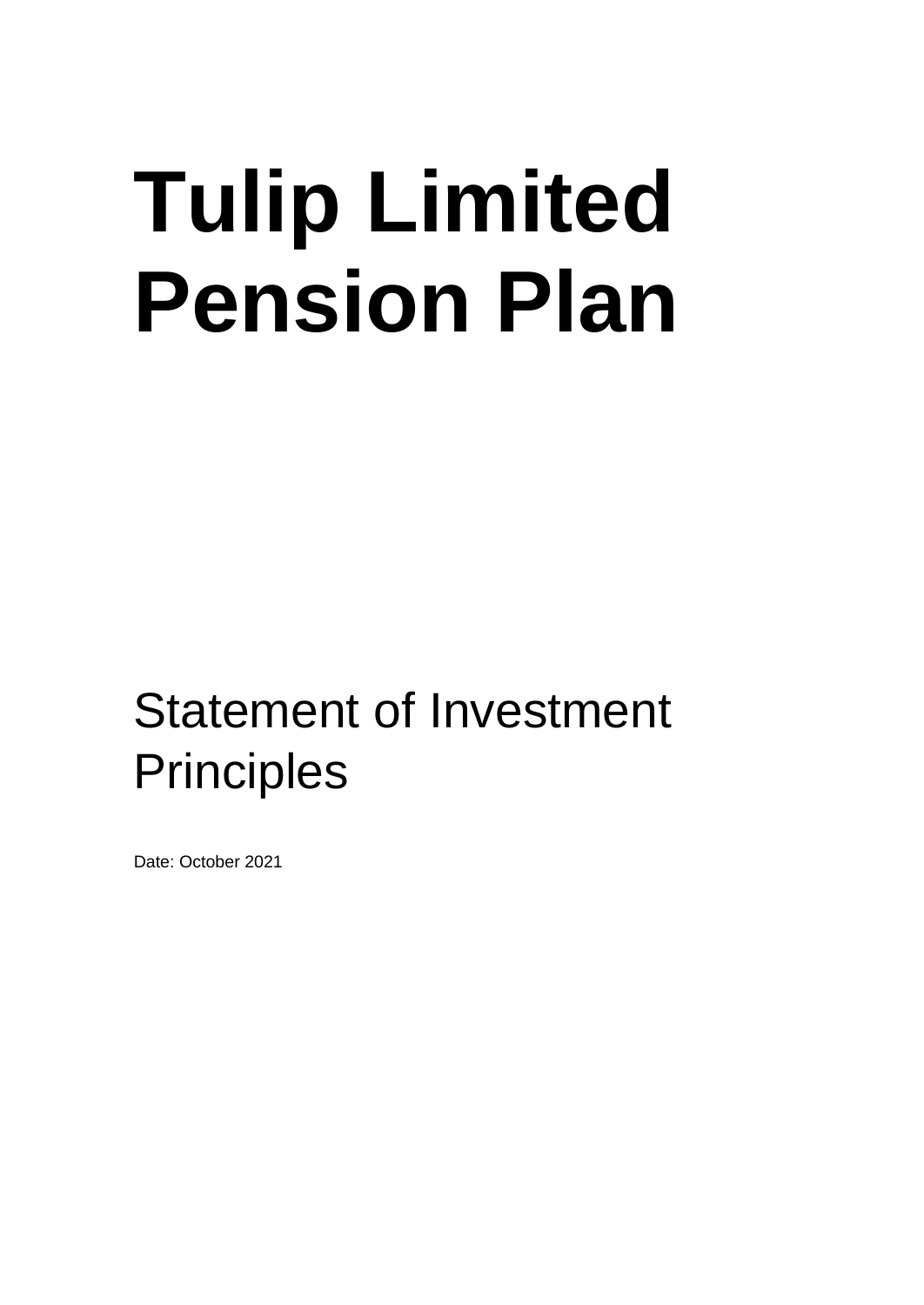## **Preface**

#### **Scheme background**

This Statement of Investment Principles (the 'SIP') details the principles governing investment decisions for the Tulip Limited Pension Plan (the 'Plan').

The Plan operates for the exclusive purpose of providing retirement and death benefits to eligible participants and beneficiaries, and provides benefits calculated on a defined benefit (DB) basis. The Plan is closed to new entrants and to future accrual.

#### **Regulatory requirements and considerations**

Under the Pensions Act 1995 (the 'Act') and subsequent legislation, principally the Occupational Pension Schemes (Investment) Regulations 2005 (the 'Investment Regulations'), the Trustees must secure that a written statement of the principles governing the investment decisions is prepared and maintained for the Plan.

This SIP also reflects the Myners principles for institutional investment decision-making, which require trustee boards to act in a transparent and responsible manner.

The Trustees are responsible for all aspects of the operation of the Plan including this SIP.

In agreeing their investment strategy, the Trustees have had regard to:

- The requirements of the Act concerning suitability and diversification of investments and the Trustees will consider those requirements on any review of this SIP or any changes in the investment policy.
- The requirement of the Investment Regulations: in particular assets that are held to cover the Plan's technical provisions must also be invested in a manner appropriate to the nature and duration of the expected future retirement benefits payable under the Plan.
- In respect of the additional voluntary contribution ('AVC') arrangements provided on a money-purchase basis, the Trustees have considered the requirements and recommendations within the Pensions Regulator's code of practice 13: Governance and administration of occupational trust-based schemes providing money purchase benefits and regulatory guidance. Information on the Trustees' approach to investment matters within the AVC arrangements is included within this SIP.

#### **Responsibilities and appointments**

Only persons or organisations with the necessary skills, information and resources are actively involved in taking investment decisions affecting the Plan. The Trustees draw on the expertise of external persons and organisations including the investment consultant, investment managers and the Scheme Actuary. Full details are set out in this SIP.

#### **Consultation**

In accordance with the Act, the Trustees have obtained and considered written advice from Buck Consultants (Administration & Investment) Limited (the 'investment consultant') prior to the preparation (or revision) of this SIP and have consulted Tulip Limited (the 'Sponsoring Employer'). However, it should be noted that neither the Trustees (nor any investment manager to whom they have delegated any discretion to make decisions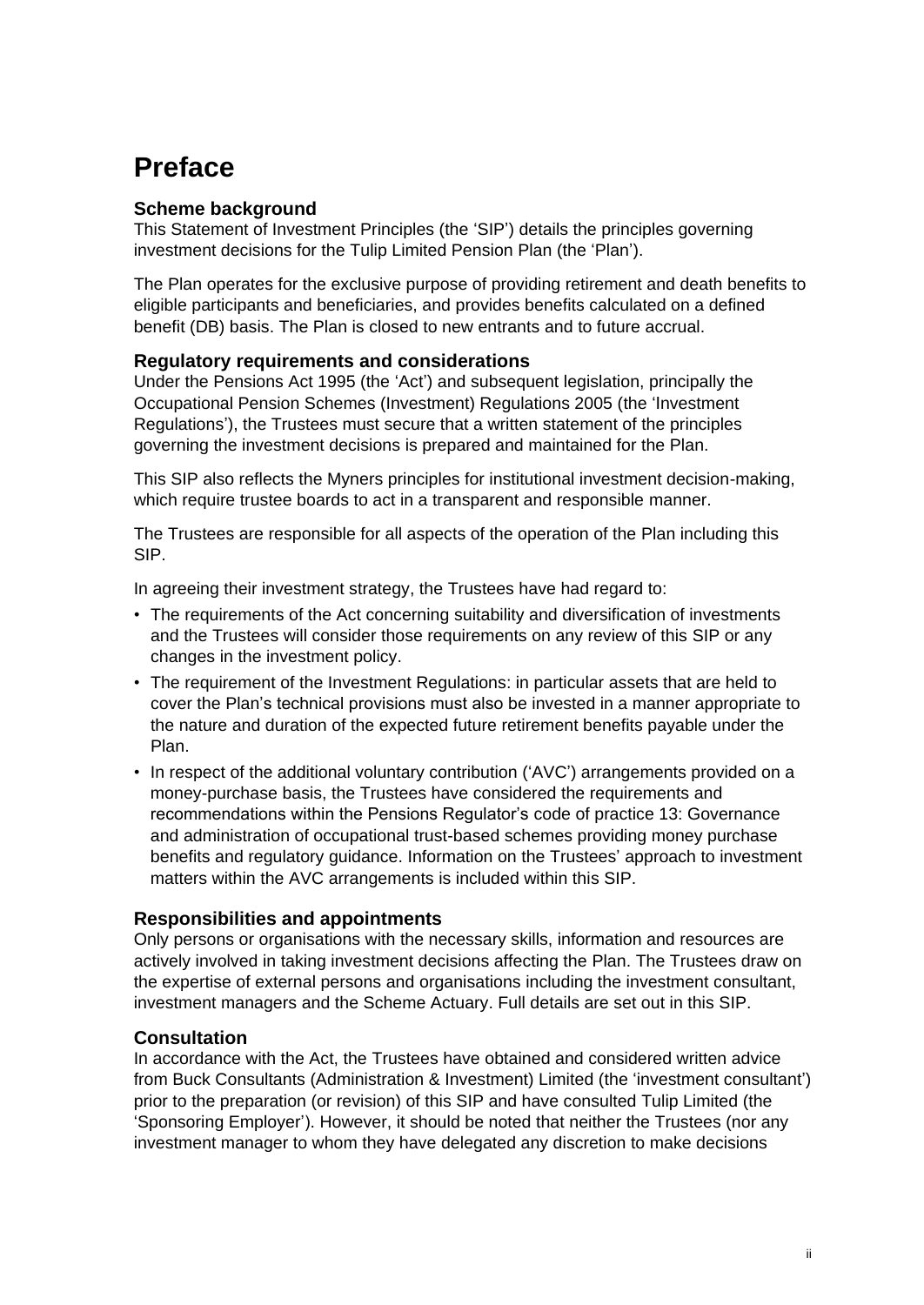about investments) shall require the consent of the Sponsoring Employer to exercise any investment power.

#### **Review**

The Trustees will review this SIP at least every three years and without delay after each significant change in investment policy, taking note of any changes in the Plan's liabilities. Once agreed, and after consultation with the Sponsoring Employer, a copy of this SIP will be given to the Scheme Actuary and is publicly available to members on the company's website.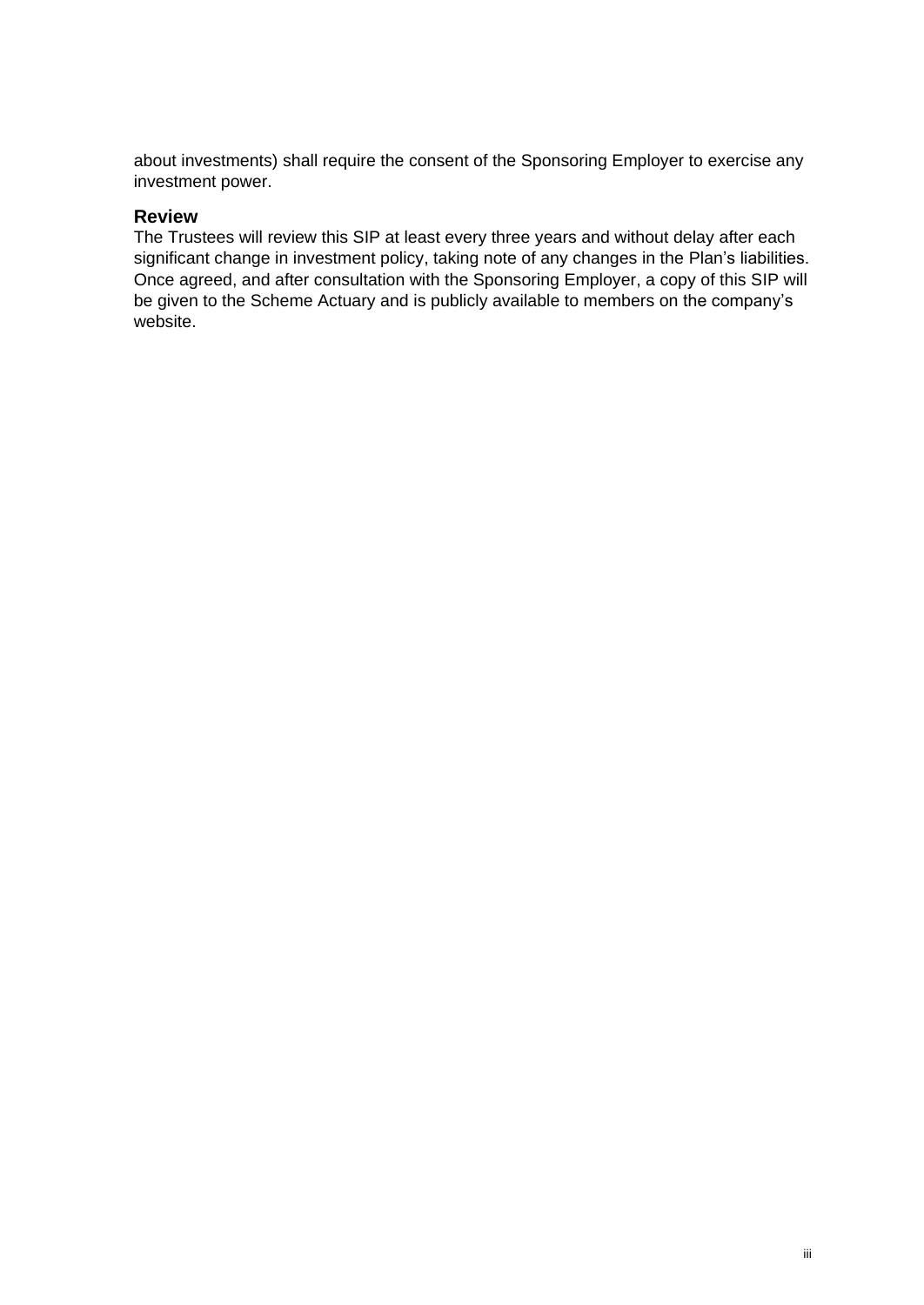## **Contents**

| The Trustees policy in relation to the kinds of investments to be held 2                |
|-----------------------------------------------------------------------------------------|
| The Trustees policy in relation to the balance between different kinds of investments 3 |
| The Trustees policy in relation to the expected return on investments 3                 |
| The Trustees policy in relation to the realisation of investments  3                    |
| The Trustees policy in relation to financially material considerations  3               |
| The Trustees policy in relation to the extent to which non-financial matters are taken  |
|                                                                                         |
|                                                                                         |
|                                                                                         |
| The Trustees policy in relation to engagement and monitoring (including peer to peer    |
|                                                                                         |
|                                                                                         |
|                                                                                         |
|                                                                                         |
|                                                                                         |
|                                                                                         |
|                                                                                         |
|                                                                                         |
|                                                                                         |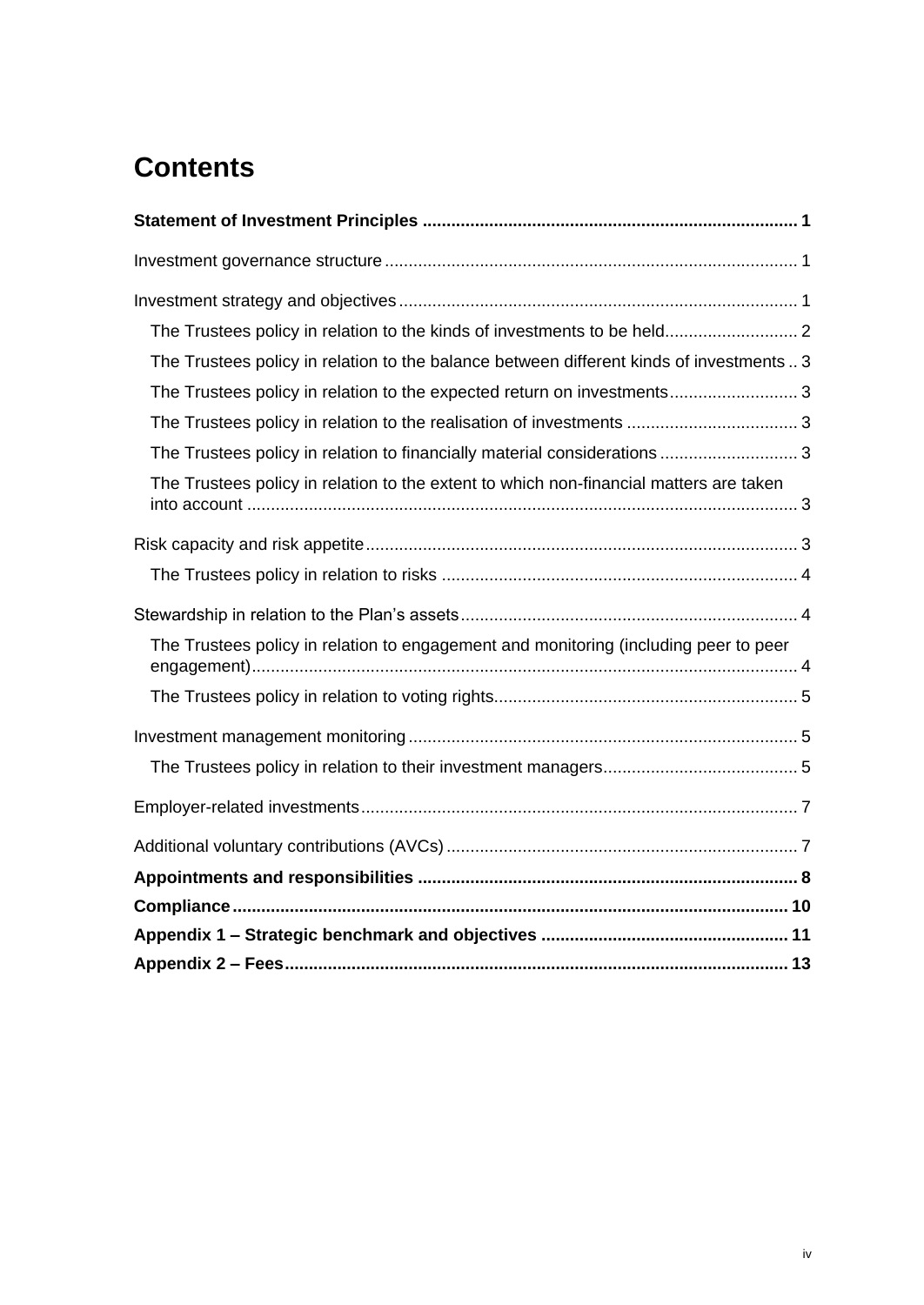## <span id="page-4-0"></span>**Statement of Investment Principles**

#### <span id="page-4-1"></span>**Investment governance structure**

All investment decisions are taken by the Trustee Board as a whole. The Trustees believe that collective responsibility is the appropriate structure, given the size of the board, except for specific projects when an investment sub-committee may be set up. The Trustees will undertake training where appropriate to ensure they have the necessary expertise to take the decisions required and to evaluate critically the advice received.

All investment decisions relating to the Plan are under the control of the Trustee Board without constraint by the Sponsoring Employer. The Trustees will consult with the Sponsoring Employer when changing this SIP.

All day-to-day investment decisions are delegated to properly qualified and authorised investment managers of pension scheme investment portfolios. Investment management agreements and/or an insurance contract have been exchanged with the investment managers, and are reviewed from time-to-time to ensure that the manner in which they make investments on behalf of the Trustee Board is suitable for the Plan, and appropriately diversified.

#### <span id="page-4-2"></span>**Investment strategy and objectives**

The Plan's investment strategy has been agreed by the Trustees having taken advice from the investment consultant in relation to the suitability of investments and the need to diversify and takes due account of the Plan's liability profile along with the level of disclosed surplus or deficit.

The agreed investment strategy is based on an analysis of the Plan's liability profile, the required investment return and the returns expected from the various asset classes over the long-term. Long-term returns from equities are expected to exceed the returns from bonds and cash, although returns and capital values may demonstrate higher volatility. The Trustees are prepared to accept this higher volatility in order to aim to achieve the overall investment objectives.

The Trustees primary objectives are:

- To provide appropriate security for all beneficiaries.
- To achieve long-term growth sufficient to provide the benefits from the Plan.
- To achieve an appropriate balance between risk and return with regards to the cost of the Plan and the security of the benefits.

The Trustees have translated their objectives into a suitable strategic asset allocation benchmark for the Plan, details of which are included in the Appendices of this SIP.

In accordance with the Financial Services & Markets Act 2000, the Trustees are responsible for setting the general investment policy, but the responsibility for all day-to-day investment management decisions has been delegated to investment managers authorised under the Act. Details are included in the Appendices of this SIP.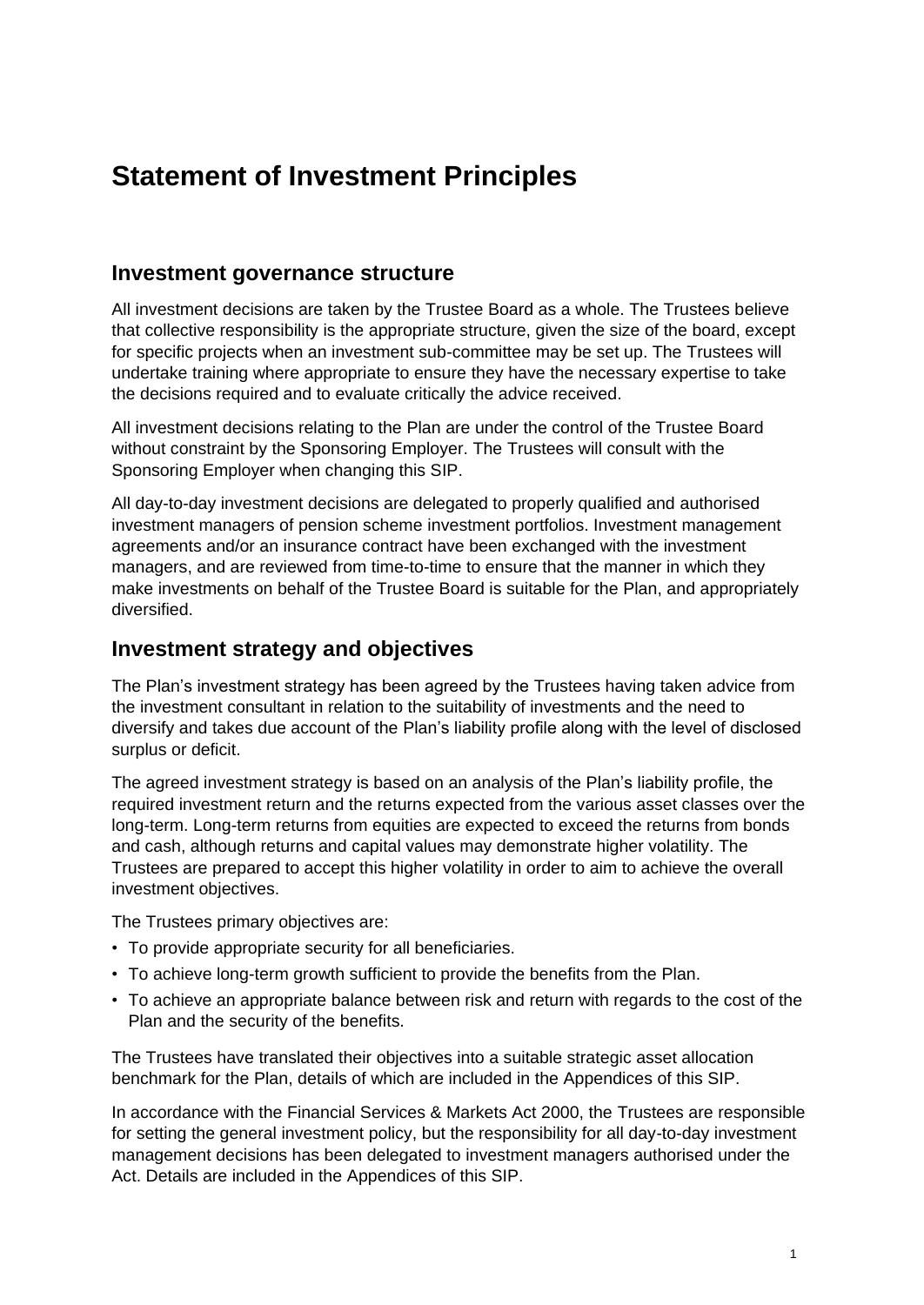The Trustees are responsible for reviewing both the Plan's asset allocation and investment strategy as part of each actuarial valuation in consultation with the Plan's investment consultant. The Trustees may also reconsider the asset allocation and the investment strategy outside the triennial valuation period where necessary.

The Trustees consider the Plan's current strategic asset allocation to be consistent with the current financial position of the Plan. This assessment will be updated with reference to the Technical Provisions set out in the Plan's Statement of Funding Principles once the 30 June 2022 actuarial valuation has been completed. "Technical provisions" is the value of the Plan's liabilities for funding purposes as at the latest available Plan-specific actuarial valuation date, being 30 June 2019.

#### <span id="page-5-0"></span>**The Trustees' policy in relation to the kinds of investments to be held**

The Trustees have full regard to their investment powers as set out in Clauses 6 and 7 under the Trust Deed and Rules of 6 March 2001. The Plan may invest in quoted and unquoted securities of UK and overseas markets including:

- Equities.
- Fixed interest and index-linked bonds.
- Cash.
- Property.
- Private equity.
- Hedge funds and pooled investment vehicles considered appropriate for tax-exempt registered occupational pension schemes.

The Trustees have considered the attributes of the various asset classes (including derivative instruments), these attributes being:

- Security (or quality) of the investment.
- Yield (expected long-term return).
- Spread (or volatility) of returns.
- Term (or duration) of the investment.
- Liability Hedging attributes.
- Currency exchange rate risk.
- Marketability and liquidity (i.e. the tradability on regulated markets).
- ESG and climate risk.
- Taxation.

The Trustees consider all the stated classes of investment to be suitable to the circumstances of the Plan. The Plan invests predominantly in pooled funds, other collective investment vehicles and cash. The Trustees have made the decision to invest the majority of assets in pooled funds because:

- The Plan is not large enough to justify direct investment on a cost-effective basis.
- Pooled funds allow the Trustees to invest in a wider range of assets, which serves to reduce risk.
- Pooled funds provide a more liquid form of investment than certain types of direct investment.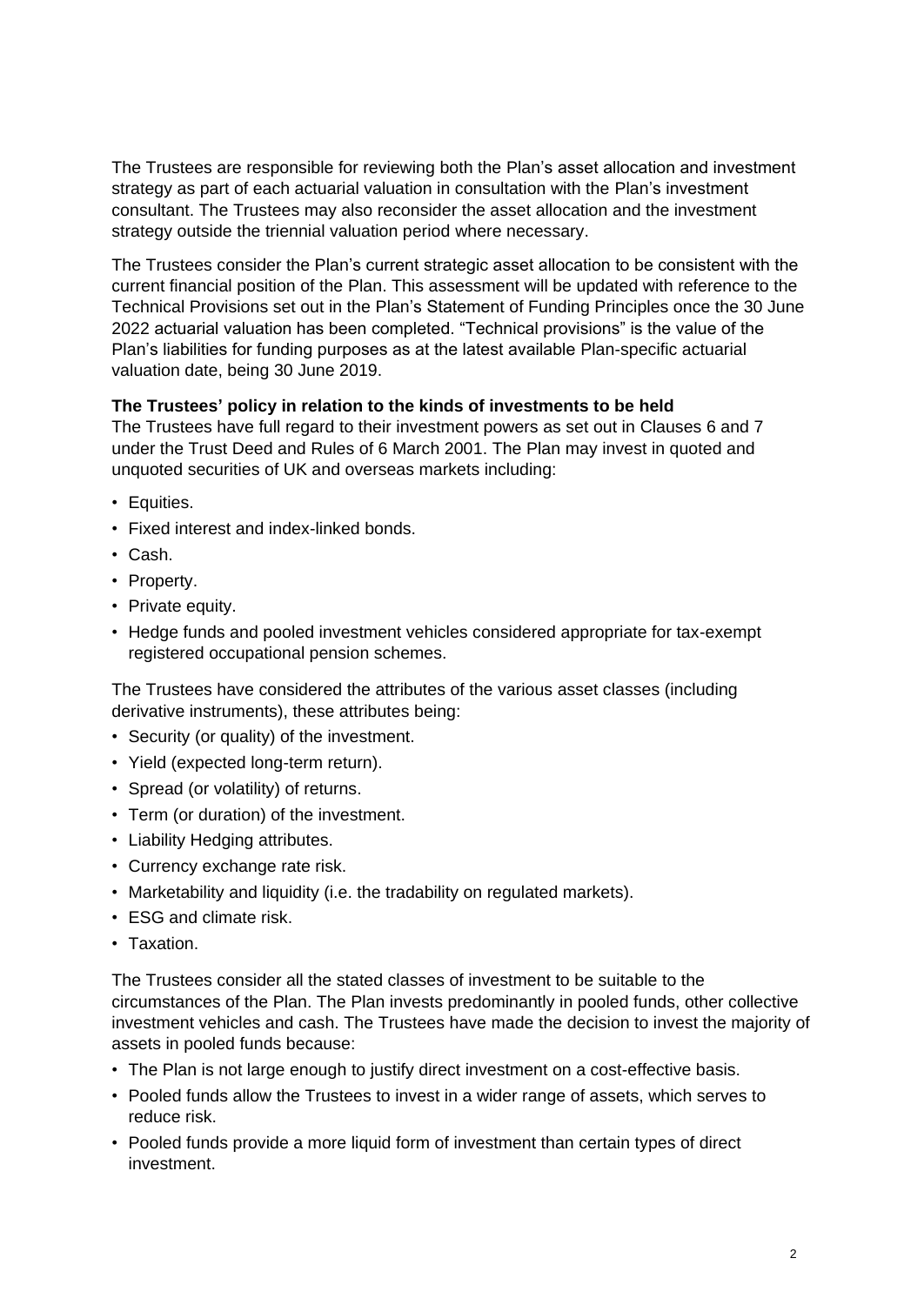#### <span id="page-6-0"></span>**The Trustees' policy in relation to the balance between different kinds of investments**

The appointed investment managers will hold a diversified mix of investments in line with their agreed benchmark and within their discretion to diverge from the benchmark. Within each major market each manager will maintain a diversified portfolio of securities. Full details are set out in Appendix 1 of this SIP.

#### <span id="page-6-1"></span>**The Trustees' policy in relation to the expected return on investments**

The investment strategy is believed to be capable of exceeding, in the long run, the overall required rate of return assumed in the Scheme Actuary's published actuarial valuation report in order to reach / maintain a fully funded status under the agreed assumptions.

#### <span id="page-6-2"></span>**The Trustees' policy in relation to the realisation of investments**

In the event of an unexpected need to realise all or part of the assets of the portfolio, the Trustees require the investment managers to be able to realise the Plan's investments in a reasonable timescale by reference to the market conditions existing at the time the disposal is required and subject to the best interests of the Plan. The majority of the assets are not expected to take an undue time to liquidate. The investment managers have discretion to realise investments within their portfolios for the purpose of making new investments. The selection of individual investments within the funds to be realised is at the discretion of the investment managers (subject to their mandates).

#### <span id="page-6-3"></span>**The Trustees' policy in relation to financially material considerations**

The Trustees expect their investment managers, where appropriate, to have taken account of financially material considerations, including environmental, social and governance ('ESG') factors as part of their investment analysis and decision-making process.

The Trustees review, from time to time, the investment managers' policies in respect of financially material considerations and are satisfied they are consistent with the above approach.

#### <span id="page-6-4"></span>**The Trustees' policy in relation to the extent to which non-financial matters are taken into account**

The Trustees objective is that the financial interests of the Plan members is their first priority when choosing investments. The Trustees have decided not to take members' preferences into account when considering these objectives.

#### <span id="page-6-5"></span>**Risk capacity and risk appetite**

The Trustees, after seeking appropriate investment advice, have selected a strategic asset allocation benchmark for the Plan including control ranges for each asset class and or geographic region (see Appendix 1).

Subject to their respective benchmarks and guidelines (shown in Appendix 1) the investment managers are given full discretion over the choice of stocks and are expected to maintain diversified portfolios.

The Trustees are satisfied that the investments selected are consistent with their investment objectives, particularly in relation to diversification, risk, expected return and liquidity.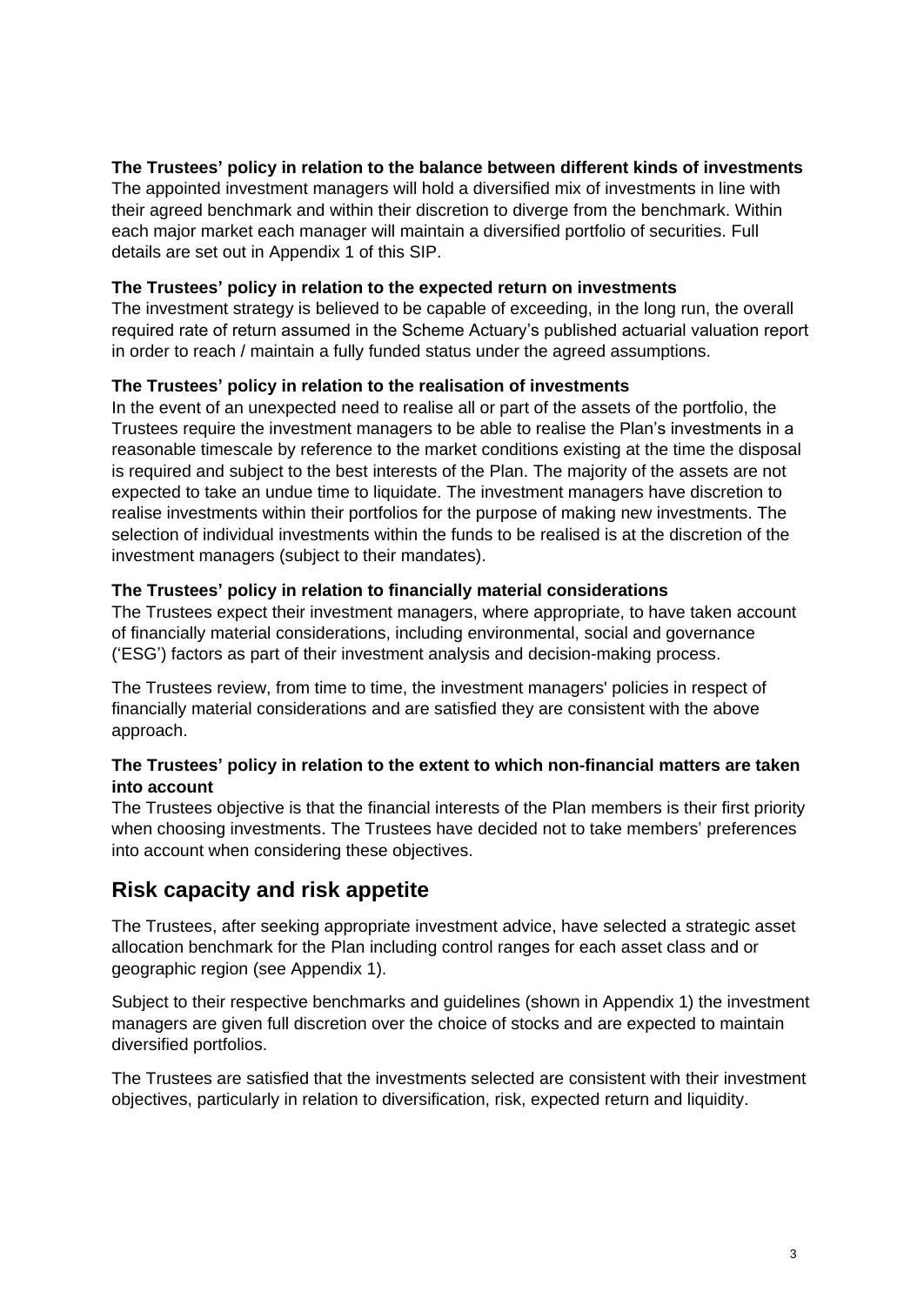#### <span id="page-7-0"></span>**The Trustees' policy in relation to risks**

The Trustees consider the main risk to be that of the assets being insufficient to meet the Plan's liabilities as they fall due. The Trustees have considered the likelihood of undesirable financial outcomes arising in the future.

Investment policies are set with the aim of having sufficient and appropriate assets to cover the Plan's Technical Provisions, and with the need to avoid undue contribution rate volatility.

In determining their investment strategy, the Trustees received advice from the investment consultant as to the likely range of funding levels for strategies with differing levels of investment risk relative to the Plan's liability profile. Taking this into account, along with the expected returns underlying the most recent actuarial valuation, the strategy outlined in Appendix 1 of this SIP has been adopted.

Although the Trustees acknowledge that the main risk is that the Plan will have insufficient assets to meet its liabilities, the Trustees recognise other contributory risks, including the following. Namely the risk:

- Associated with the differences in the sensitivity of asset and liability values to changes in financial and demographic factors.
- Of the Plan having insufficient liquid assets to meet its immediate liabilities.
- Of the investment managers failing to achieve the required rate of return.
- Due to the lack of diversification of investments.
- Of failure of the Plan's Sponsoring Employer to meet its obligations.

The Trustees manage and measure these risks on a regular basis via actuarial and investment reviews, and in the setting of investment objectives and strategy.

The Trustees undertake monitoring of the investment managers' performance against their targets and objectives on a regular basis.

Each fund in which the Trustees invest has a stated performance objective against which investment performance will be measured. These are shown in Appendix 1. Within each asset class, the investment manager(s) are expected to maintain a portfolio of securities (or funds), which ensures that the risk being accepted in each market is broadly diversified.

The divergence of the actual distribution of the investments from the benchmark weighting will be monitored by the Plan's investment managers and consultant. Any deviation from the target asset allocation will be discussed periodically with the investment consultant.

#### <span id="page-7-1"></span>**Stewardship in relation to the Plan's assets**

The Trustees have a fiduciary duty to consider their approach to the stewardship of the investments, to maximise financial returns for the benefit of members and beneficiaries over the long term. The Trustees can promote an investment's long-term success through monitoring, engagement and/or voting, either directly or through their investment managers.

#### <span id="page-7-2"></span>**The Trustees' policy in relation to engagement and monitoring (including peer to peer engagement)**

The Trustees' policy is to delegate responsibility for engaging and monitoring investee companies to the investment managers and expects the investment managers to use their discretion to maximise financial returns for members and others over the long term.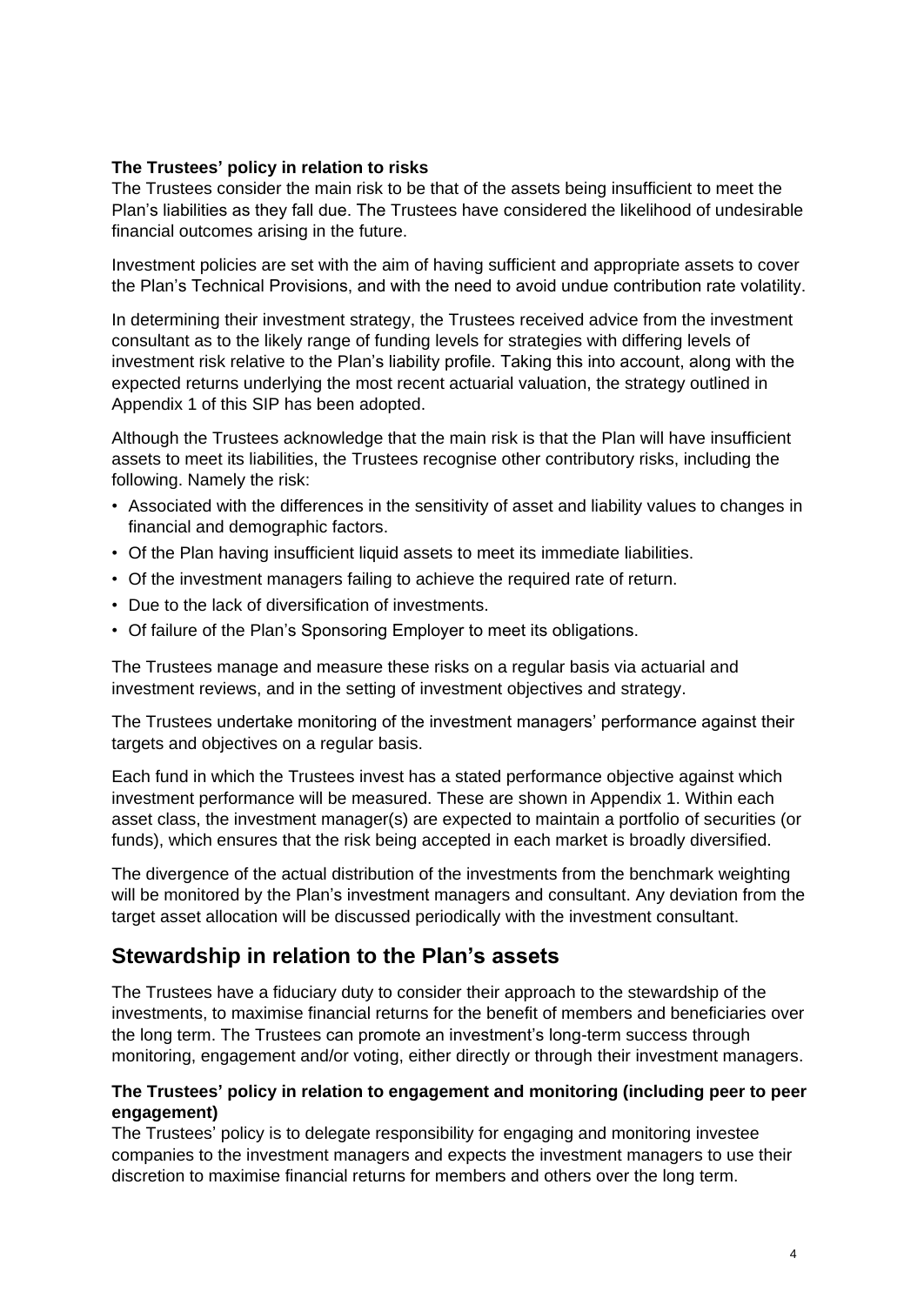As the majority of investments are held in pooled vehicles, the Trustees do not envisage being directly involved with peer-to-peer engagement in investee companies.

#### <span id="page-8-0"></span>**The Trustees' policy in relation to voting rights**

The Trustees policy is to delegate responsibility for the exercising of rights (including voting rights) attaching to investments to the investment managers and to encourage the managers to exercise those rights. The investment managers are expected to provide regular reports for the Trustees detailing their voting activity.

#### <span id="page-8-1"></span>**Investment management monitoring**

The Trustees will assess the performance, processes and cost effectiveness of the investment managers by means of regular, but not less than annual, reviews of the results and other information, in consultation with the investment consultant.

All investment decisions, and the overall performance of the investment managers, are monitored by the Trustees with the assistance of the investment consultant.

The investment managers will provide the Trustees with quarterly statements of the assets held along with a quarterly performance report. The investment managers will also report orally on request to the Trustees.

The investment managers will inform the Trustees of any changes in the internal performance objective and guidelines of any pooled funds used by the Plan as and when they occur.

The Trustees will assess the quality of the performance and processes of the investment managers by means of a review at least once every three years in consultation with the investment consultant.

The Trustees receive an independent investment performance monitoring report from the investment consultant on a quarterly basis.

Appropriate written advice will be taken from the investment consultant before the review, appointment or removal of investment managers.

#### <span id="page-8-2"></span>**The Trustees' policy in relation to their investment managers**

In detailing below the policies on the investment manager arrangements, the over-riding approach of the Trustees is to select investment managers that meet the primary objectives of the Trustees. As part of the selection process and the ongoing review of the investment managers, the Trustees consider how well each investment manager meets the Trustees' policies and provides value for money over a suitable timeframe.

#### • **How the arrangement incentivises the investment manager to align its investment strategy and decisions with the Trustees' policies**

The Trustees have delegated the day to day management of the Plan's assets to investment managers. The Plan's assets are invested in pooled funds which have their own policies and objectives and charge a fee, agreed with the investment manager, for their services. Such fees incentivise the investment managers to adhere to their stated policies and objectives.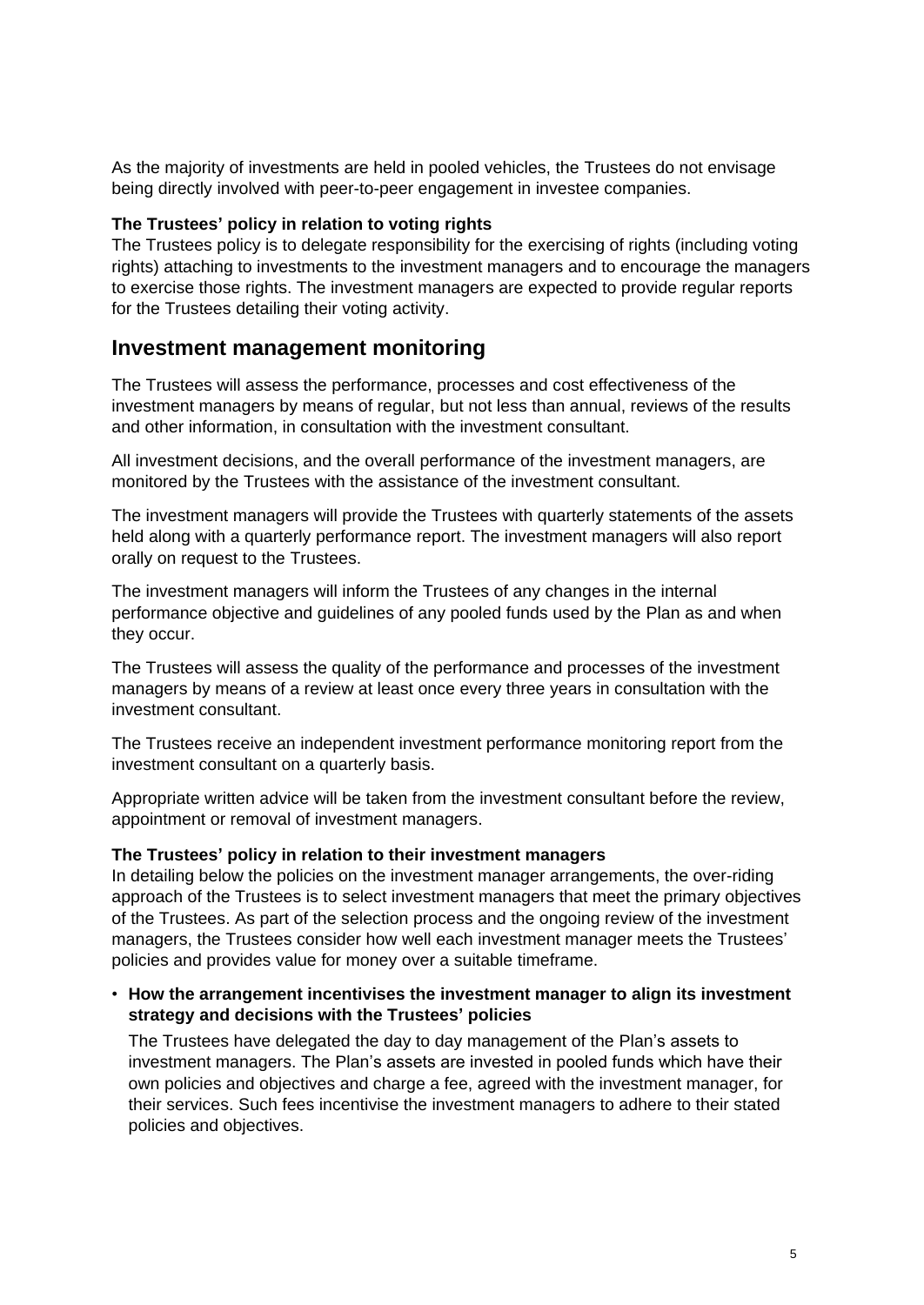• **How the arrangement incentivises the investment manager to engage and take into account financial and non-financial matters over the medium to long-term**

The Trustees, in conjunction with their investment consultant, appoint their investment managers to meet specific Plan policies. They expect that their investment managers make decisions based on assessments about the financial performance of underlying investments, and that they engage with issuers of debt or equity to improve their performance (and thereby the Plan's performance) over an appropriate time horizon.

The Trustees have decided not to take non-financial matters into account when considering their policy objectives.

• **How the method (and time horizon) of the evaluation of the investment manager's performance and the remuneration for asset management services are in line with the Trustees' investment policies**

If the Trustees determine that the investment manager is no longer managing the assets in line with the Trustees' policies they will make their concerns known to the investment manager and may ultimately disinvest.

The Trustees pay their investment managers a management fee which is a fixed percentage of assets under management.

Prior to agreeing a fee structure, the Trustees, in conjunction with their investment consultant, consider the appropriateness of this structure, both in terms of the fee level compared to that of other similar products and in terms of the degree to which it will incentivise the investment manager.

#### • **How the Trustees monitor portfolio turnover costs incurred by the investment manager, and how they define and monitor targeted portfolio turnover or turnover range**

The Trustees, in conjunction with their investment consultant, have processes in place to review investment turnover costs incurred by the Plan on an annual basis. The Trustees receive a report which includes the turnover costs incurred by the investment managers used by the Plan.

The Trustees expect turnover costs of the investment managers to be in line with their peers, taking into account the style adopted by the investment manager, the asset class invested in and prevailing market conditions.

The Trustees do not explicitly monitor turnover, set target turnover or turnover ranges. The Trustees believe that the investment managers should follow their stated approach with a focus on risk and net return, rather than on turnover. In addition, the individual mandates are unique and bespoke in nature and there is the potential for markets to change significantly over a short period of time.

#### • **The duration of arrangements with investment managers**

The Trustees do not in general enter into fixed long-term agreements with their investment managers and instead retain the ability to change investment manager should the performance and processes of the investment manager deviate from the Trustees' policies. However, the Trustees expect their manager appointments to have a relatively long duration, subject to the manager adhering to its stated policies, and the continued positive assessment of its ability to meet its performance objective.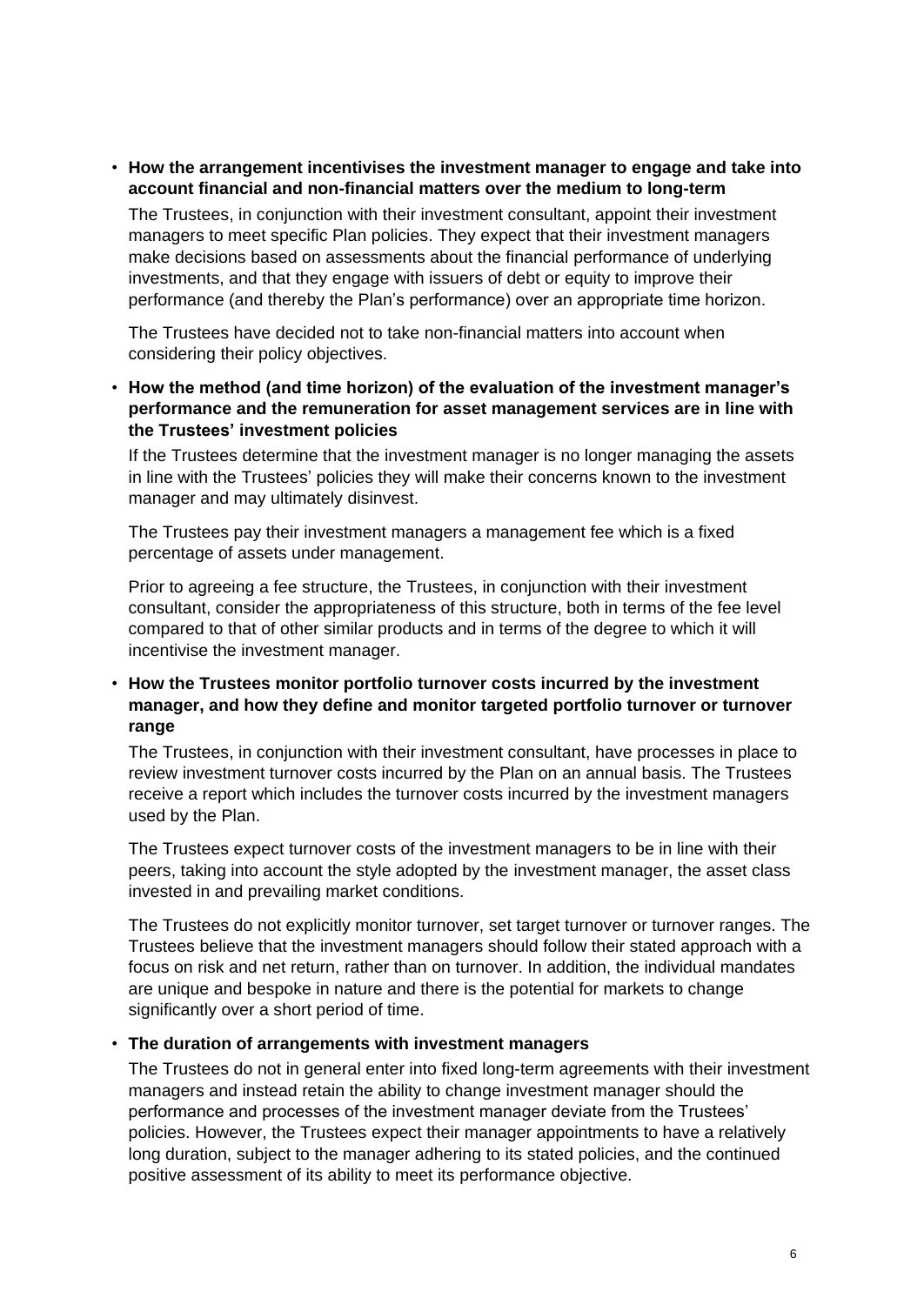#### <span id="page-10-0"></span>**Employer-related investments**

The Trustees will not make direct investments in the Sponsoring Employer's own securities. The amount of the Sponsoring Employer's securities, owned by pooled investment vehicles invested in, are monitored. The Trustees have delegated the responsibility for the exercising of any voting rights attached to any Sponsoring Employer investment held to the investment managers.

#### <span id="page-10-1"></span>**Additional voluntary contributions (AVCs)**

The Trustees have full discretion as to the appropriate investment vehicles made available to members of the Plan for their voluntary contributions. Only investment vehicles normally considered suitable for voluntary contributions will be considered by the Trustees, having taken appropriate written advice from their investment advisers.

The Trustees make available the following range of investment options for the members' AVCs:

| <b>AVC provider</b>               | <b>Investment options</b>  |
|-----------------------------------|----------------------------|
| Aviva                             | <b>With Profits</b>        |
| <b>Clerical Medical</b>           | <b>With Profits</b>        |
| <b>Utmost</b>                     | <b>With Profits</b>        |
| <b>Henderson Global Investors</b> | <b>Cautious Managed</b>    |
| <b>Henderson Global Investors</b> | Long Term Balanced         |
| <b>Henderson Global Investors</b> | <b>UK Long Dated Gilts</b> |
| Santander                         | <b>Deposit Accounts</b>    |

In selecting this range of funds offered the Trustees have taken advice from their professional advisers on:

- The risks faced by members in investing on a money purchase basis.
- The Trustees' responsibilities in the selection and monitoring of the investment options offered.
- The Trustees will continue to manage the AVC arrangements having taken professional advice on these matters.
- The Trustees will monitor the performance of AVC providers periodically.
- Members are directed to seek independent financial advice when considering their AVC arrangements.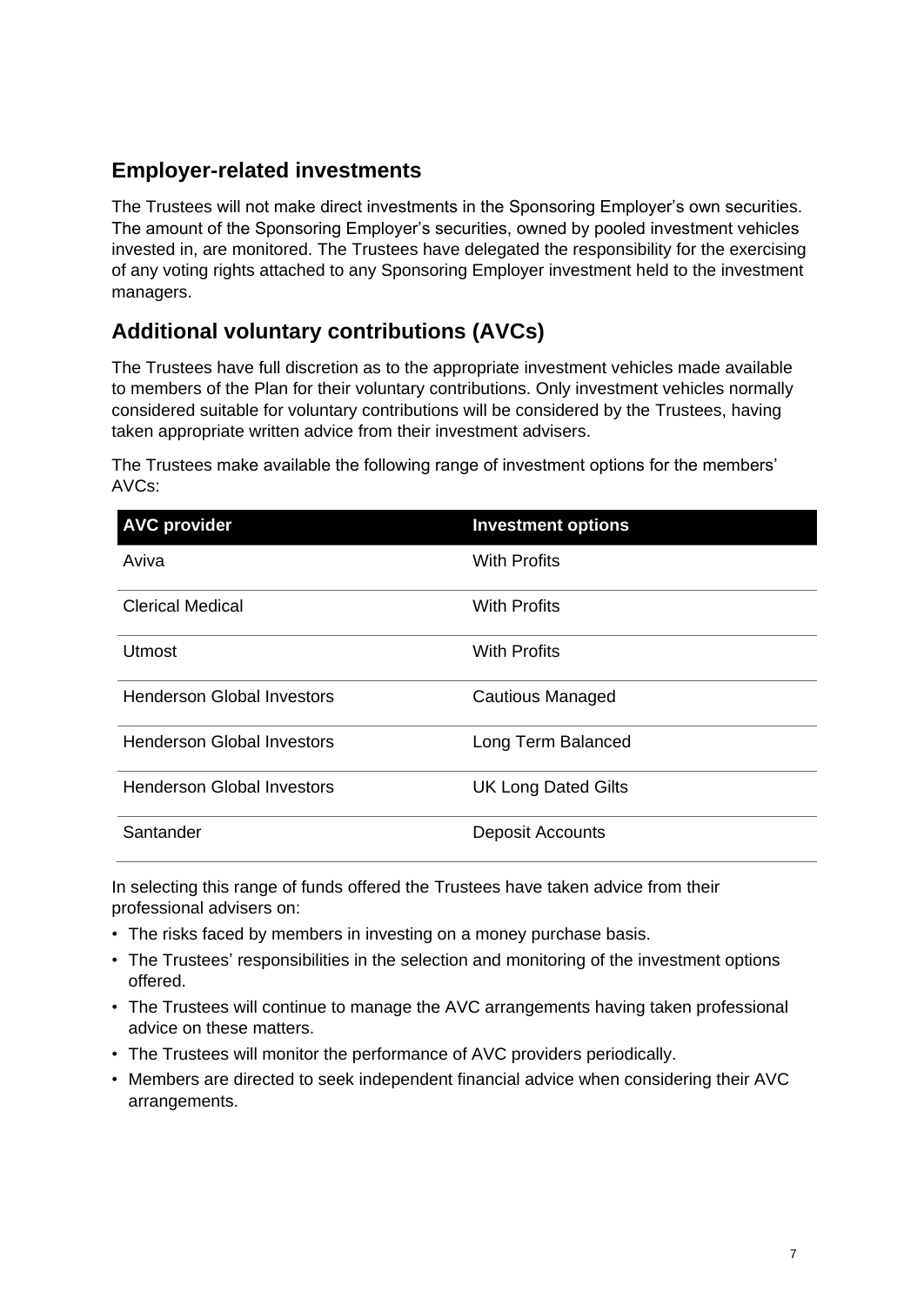## <span id="page-11-0"></span>**Appointments and responsibilities**

This section sets out the key appointments and responsibilities with respect to the investment aspects of the Plan.

A full list of the Plan's advisers is provided at the front of the Plan's Annual Report and Financial Statements. However, at the time of writing this SIP:

- The investment consultants are Buck Consultants (Administration & Investment) Limited.
- The investment managers are detailed in the Appendices to this SIP.
- For pooled funds, custodial duties are undertaken by the relevant investment manager and, therefore, are not detailed in this SIP.
- The Scheme Actuary is Steven Roper of Buck.

#### **Trustees**

The Trustees' primary responsibilities include:

- The preparation of this SIP, reviewing its contents and modifying it if deemed appropriate, in consultation with the Sponsoring Employer and the investment consultant, at least every three years. The SIP will also be reviewed following a significant change to investment strategy and/or the investment managers.
- Appointing investment consultants and investment managers as necessary for the good stewardship of the Plan's assets.
- Reviewing the investment strategy as part of each triennial actuarial valuation, and/or asset liability modelling exercise, and/or significant changes to the Plan's liabilities, taking advice from the investment consultant.
- Assessing the processes and the performance of the investment managers by means of regular, but not less than annual, reviews of information obtained (including investment performance).
- Monitoring compliance of the investment arrangements with this SIP and with the relevant sections of the Act, the Investment Regulations and any regulatory guidance on a regular basis.
- Monitoring risk and the way in which the investment managers have cast votes on behalf of the Trustees in respect of the Plan's equity holdings.

#### **Investment consultant**

The main responsibilities of the investment consultant include:

- Assisting the Trustees in the preparation and periodic review of this SIP in consultation with the Sponsoring Employer.
- Undertaking project work including the development and review of investment strategy, investment performance and manager structure as required by the Trustees.
- Advising the Trustees on the selection and review of the investment managers.
- Providing training or education on any investment related matter as and when the Trustees see fit.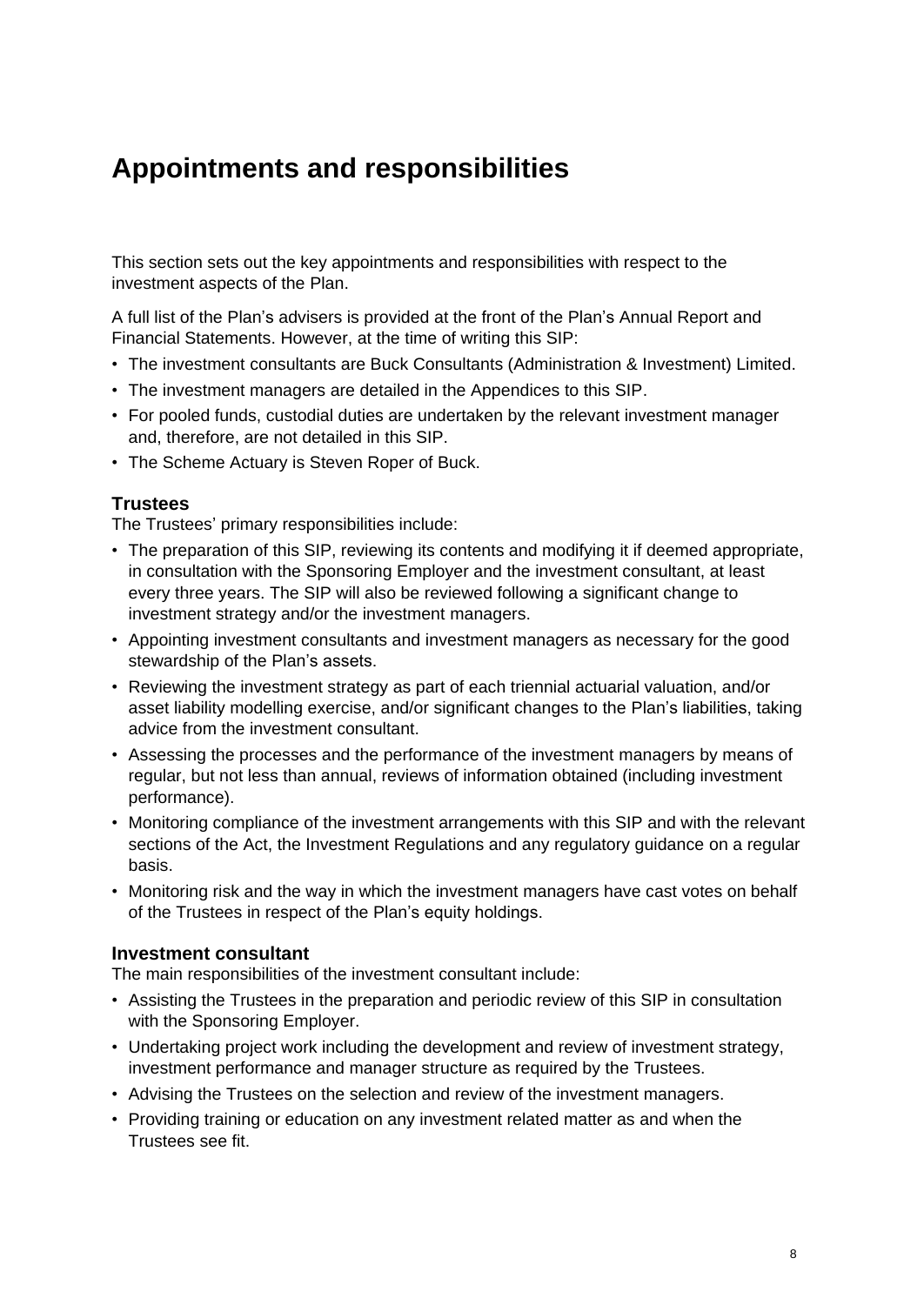• Monitoring and advising upon where contributions should be invested or disinvested on a periodic basis.

#### **Investment managers**

The investment managers' main responsibilities include:

- Investing the assets within their portfolio in a manner that is consistent with the guidelines and constraints set out in their appointment documentation.
- Ensuring that the investment of the assets within their portfolio is compliant with prevailing legislation.
- Providing the Trustees with quarterly reports and a review of the investment performance of their portfolio.
- Meetings with the Trustees as and when required.
- Informing the Trustees of any changes in the fee structure, internal performance objectives and guidelines of any pooled fund within their portfolio as and when they occur.
- Considering financially material risks affecting investments within their portfolio.
- Exercising voting rights on shareholdings within their portfolio in accordance with their general policy.

#### **Custodians**

The custodians' main responsibilities include:

- The safe-keeping of the Plan's assets in respect of which they are responsible.
- The custodianship arrangements are those operated by the investment managers for all clients investing in its pooled funds.

#### **Scheme Actuary**

The Scheme Actuary's main responsibilities in respect of investment policy include:

- Commenting on the suitability of the Plan's investment strategy given the financial characteristics of the Plan.
- Performing the triennial (or more frequently as required) actuarial valuation and advising on the Plan's funding level and therefore the appropriate level of contributions in order to aid the Trustees in balancing short-term and long-term investment objectives.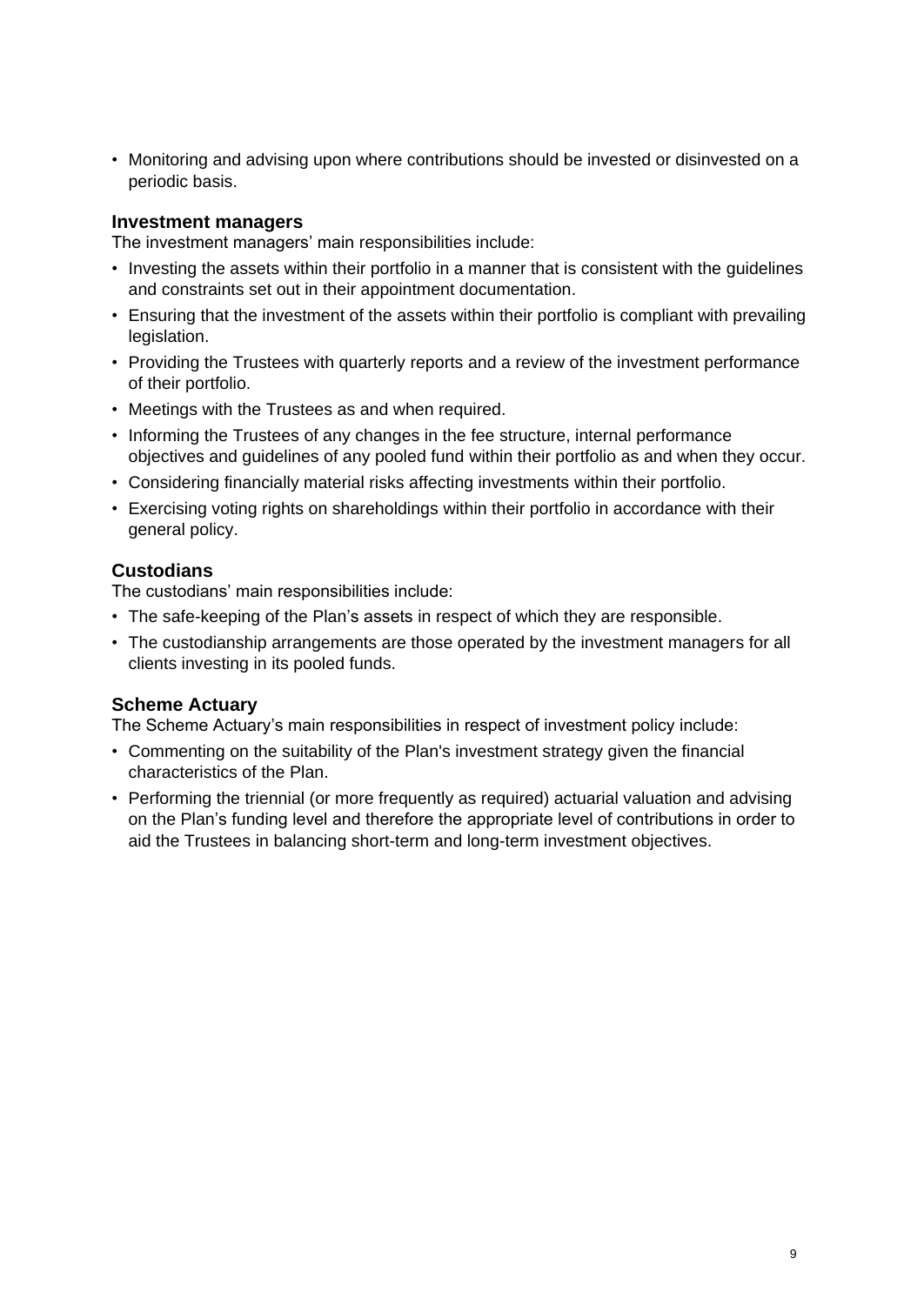## <span id="page-13-0"></span>**Compliance**

The Plan's SIP is publicly available to members on the company's website and also available on request.

A copy of the Plan's current SIP is also supplied to the Sponsoring Employer, the Plan's auditors and the Scheme Actuary.

This SIP, taken as a whole with the Appendices, supersedes all others and was approved by the Trustees.

| <b>Full name</b>     |
|----------------------|
| Signature            |
| Position             |
| For and on behalf of |
| Date                 |
|                      |
| <b>Full name</b>     |
| Signature            |
| Position             |
| For and on behalf of |
| Date                 |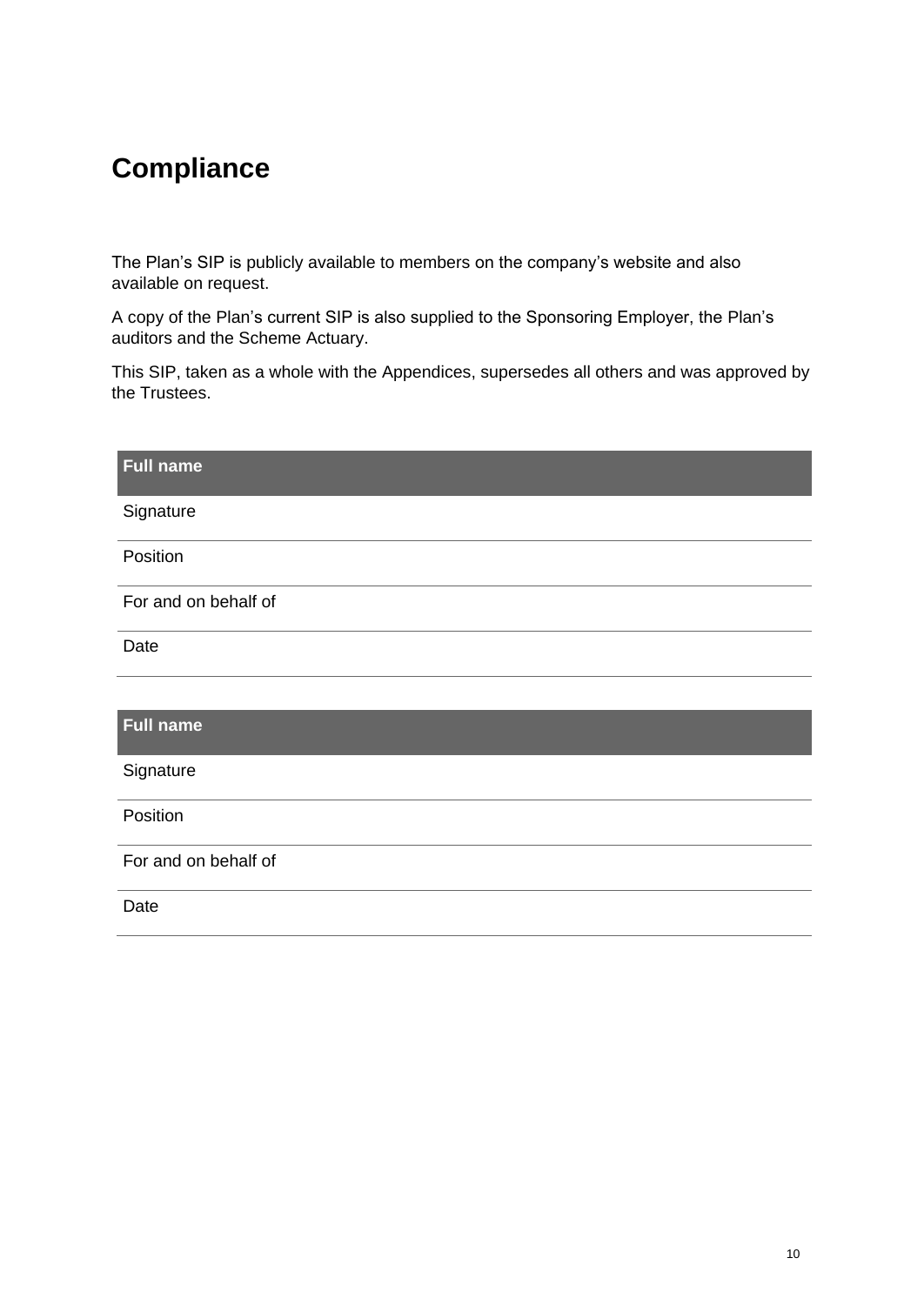## <span id="page-14-0"></span>**Appendix 1 – Strategic benchmark and objectives**

#### **Plan's target asset allocation**

The Plan's target asset allocation is tabulated below:

| <b>Asset type</b>                                     | <b>Investment style</b> | <b>Allocation (%)</b> | <b>Control range</b><br>(%) |
|-------------------------------------------------------|-------------------------|-----------------------|-----------------------------|
| <b>Global Equity</b>                                  | Passive                 | 21                    | $+/- 5$                     |
| <b>Diversified Alternatives</b>                       | Active                  | 15                    | $+/- 5$                     |
| Property Income                                       | Active                  | 10                    | $+/- 5$                     |
| <b>Return-enhancing</b>                               |                         | 46                    |                             |
| <b>Equity-Linked Liability</b><br>Driven Investments* | Passive                 | 28                    | -                           |
| <b>Liability Driven Investments</b><br>(LDI)          | Passive                 | 11                    | -                           |
| Cash                                                  | -                       | 15                    | -                           |

#### **Risk-reducing 54**

*\*Due to the synthetic nature of the asset type, the Equity-Linked Liability Driven Investments have exposure that are both return-enhancing and risk-reducing.*

*Please note: There is a lower cap in place of 0% for all the control ranges. This has been the case since the original documents were signed back in 2005.BMO Equity-Linked Liability Driven Investments provides a further 28% exposure to global equities split 20/80 to UK and overseas equities respectively.*

#### **Benchmark and performance objectives**

Benchmark indices and relative performance objectives for each of the funds in which the Plan's assets are invested are outlined below. All performance targets are gross of fees and relate to rolling three-year periods.

| <b>Manager Fund</b> |                                                           | <b>Benchmark index</b>                                                         | <b>Objective</b> |
|---------------------|-----------------------------------------------------------|--------------------------------------------------------------------------------|------------------|
| <b>SSGA</b>         | <b>MFP</b> International<br>(Developed 50%<br>Hedged) ESG | FTSE World ex UK<br>ex Controversies ex<br>CW Index, 50%<br>hedged to Sterling | Track the index  |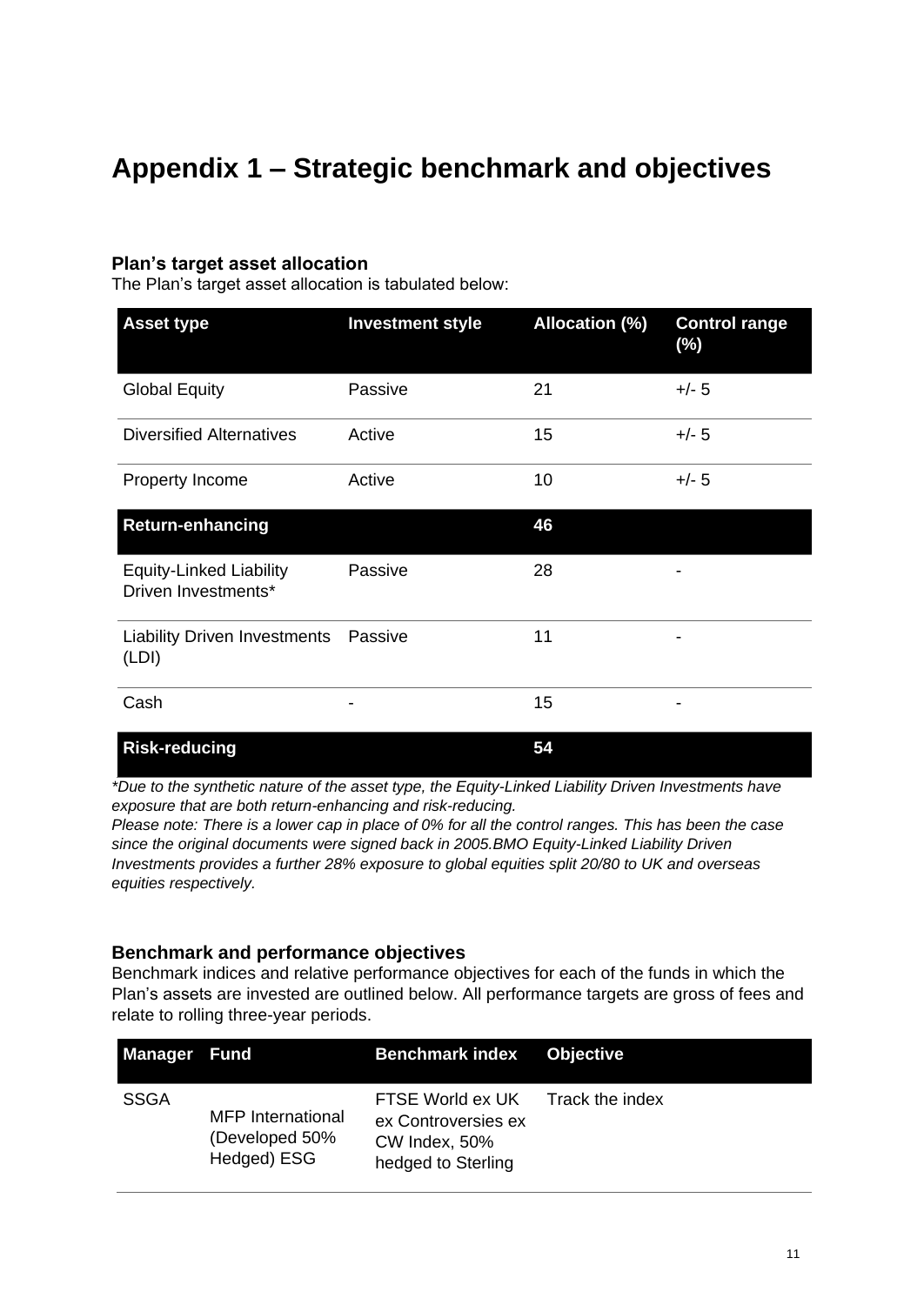| <b>Manager</b>           | <b>Fund</b>                                                      | <b>Benchmark index</b>                                 | <b>Objective</b>                                                                                                                                                                                                                    |
|--------------------------|------------------------------------------------------------------|--------------------------------------------------------|-------------------------------------------------------------------------------------------------------------------------------------------------------------------------------------------------------------------------------------|
|                          | <b>Screened Equity</b><br><b>Index Fund</b>                      |                                                        |                                                                                                                                                                                                                                     |
| <b>LGIM</b>              | <b>Limited Price</b><br><b>Inflation Property</b><br>Income Fund | N/A                                                    | To provide an income stream<br>that rises in line with Limited<br>Price Inflation (RPI between 0%<br>and 5%)                                                                                                                        |
| <b>Partners</b><br>Group | The Partners Fund                                                | N/A                                                    | 8-12% net p.a. over a full market<br>cycle                                                                                                                                                                                          |
| <b>BMO</b>               | <b>Short Profile Real</b><br>Dynamic LDI Fund                    | Gilt and Swap<br>comparators                           | To provide liability hedging by<br>offering interest rate and<br>inflation protection which<br>replicates the liability profile of a<br>typical UK defined benefit<br>pension scheme whilst also<br>providing exposure to equities. |
| <b>BMO</b>               | <b>Short Profile</b><br><b>Nominal LDI Fund</b>                  | Gilt and Swap<br>comparators                           | To provide liability hedging by<br>offering interest rate and<br>inflation protection which<br>replicates the liability profile of a<br>typical UK defined benefit<br>pension scheme whilst also<br>providing exposure to equities  |
| <b>BMO</b>               | <b>Equity-Linked Real</b><br>Dynamic LDI Fund                    | Gilt and Swap<br>comparators with an<br>equity overlay | To provide liability hedging by<br>offering interest rate and<br>inflation protection which<br>replicates the liability profile of a<br>typical UK defined benefit<br>pension scheme whilst also<br>providing exposure to equities  |
| <b>BMO</b>               | <b>Sterling Liquidity</b><br>Fund<br>Destrate Croup   CIM & DMC  | GBP 7-day LIBID                                        | Maintain high levels of liquidity<br>and generate a return in line<br>with money market rates                                                                                                                                       |

Sources: SSgA, Partners Group, LGIM & BMO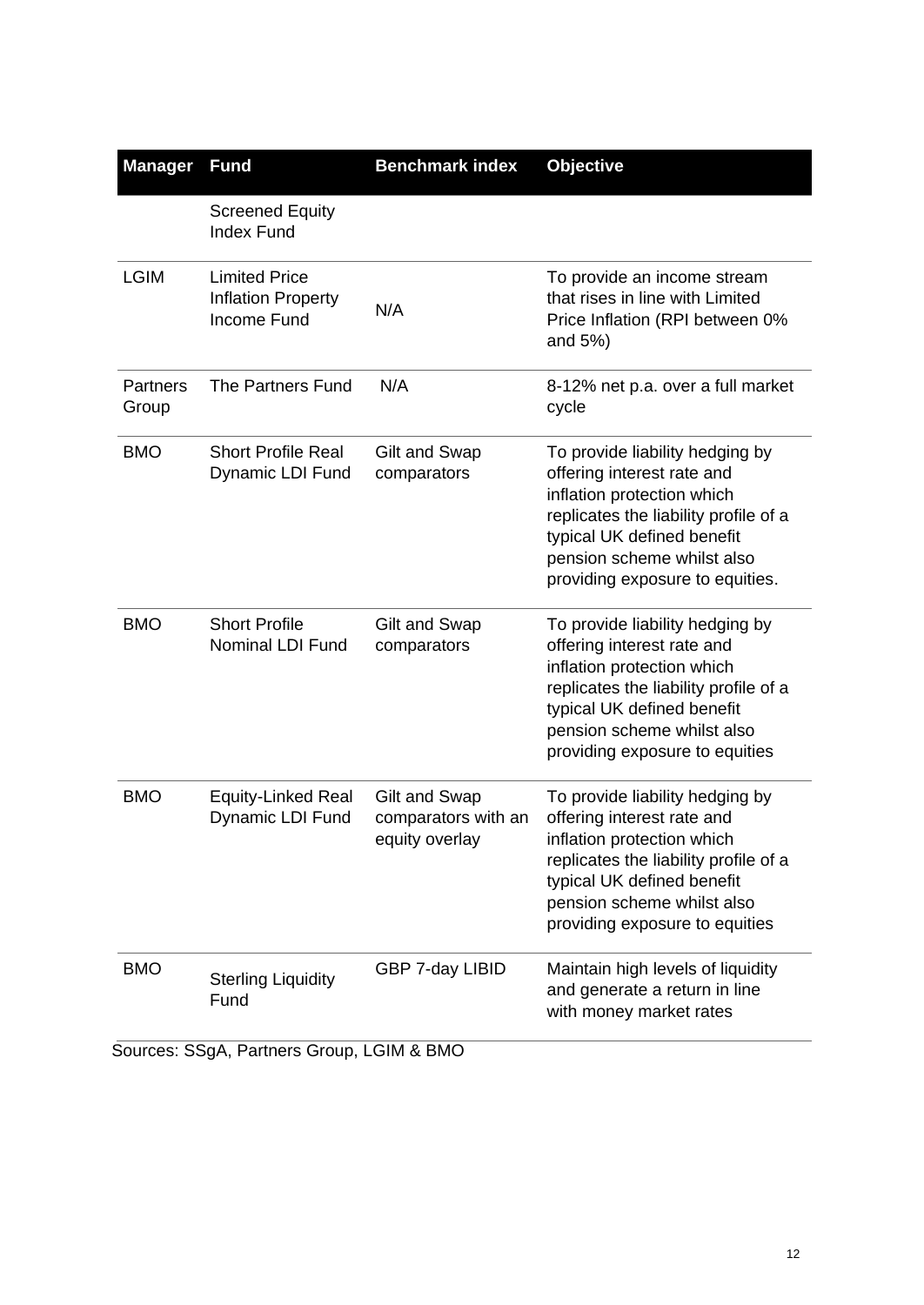## <span id="page-16-0"></span>**Appendix 2 – Fees**

#### **Investment manager fees**

| Manager | Fund                                                                                             | <b>Management</b><br>Fee first<br>£30m%p.a. | Management<br>Fee between<br>£30m and £60m<br>%p.a. | <b>Management</b><br>Fee between<br>£60m and<br>£150m | Management<br>Fee between<br>£150m and<br>£300m | <b>Management</b><br>fee over<br>£300m |
|---------|--------------------------------------------------------------------------------------------------|---------------------------------------------|-----------------------------------------------------|-------------------------------------------------------|-------------------------------------------------|----------------------------------------|
|         |                                                                                                  |                                             |                                                     | %p.a.                                                 | %p.a.                                           | %p.a.                                  |
| SSgA    | <b>MFP</b> International<br>Developed 50%<br>Hedged) ESG<br><b>Screened Equity</b><br>Index Fund | 0.075                                       | 0.070                                               | 0.065                                                 | 0.060                                           | 0.055                                  |

| Manager<br>Fund   |                   | <b>Management Fee</b> |
|-------------------|-------------------|-----------------------|
|                   |                   | % p.a.                |
| Partners<br>Group | The Partners Fund | 1.500                 |

| Manager | Fund                                                   | first $E7.5m$ %p.a. | <b>Management Fee Management Fee</b><br>between £7.5m and<br>£20m<br>%p.a. | <b>Management Fee over</b><br>£20m<br>%p.a. |
|---------|--------------------------------------------------------|---------------------|----------------------------------------------------------------------------|---------------------------------------------|
| LGIM    | <b>Limited Price Inflation Property</b><br>Income Fund | 0.400               | 0.350                                                                      | 0.300                                       |

| <b>Manager</b> | <b>Fund</b>                            | <b>Management</b><br>Fee first £15m | <b>Management Fee</b><br>between £15m<br>and £50m | <b>Management Fee</b><br>between £50m<br>and £100m | <b>Management Fee</b><br>over £100m |
|----------------|----------------------------------------|-------------------------------------|---------------------------------------------------|----------------------------------------------------|-------------------------------------|
|                |                                        | %p.a.                               | %p.a.                                             | %p.a.                                              | %p.a.                               |
| <b>BMO</b>     | <b>Short Real Dynamic</b><br>LDI Fund  | 0.300                               | 0.250                                             | 0.210                                              | 0.180                               |
|                | Short Real Nominal LDI<br>Fund         | 0.300                               | 0.250                                             | 0.210                                              | 0.180                               |
|                | Equity-Linked Real<br>Dynamic LDI Fund | 0.320                               | 0.300                                             | 0.270                                              | 0.250                               |

| <b>Manager</b> | Fund                           | <b>Management Fee</b> |
|----------------|--------------------------------|-----------------------|
|                |                                | % p.a.                |
| <b>BMO</b>     | <b>Sterling Liquidity Fund</b> | 0.100                 |